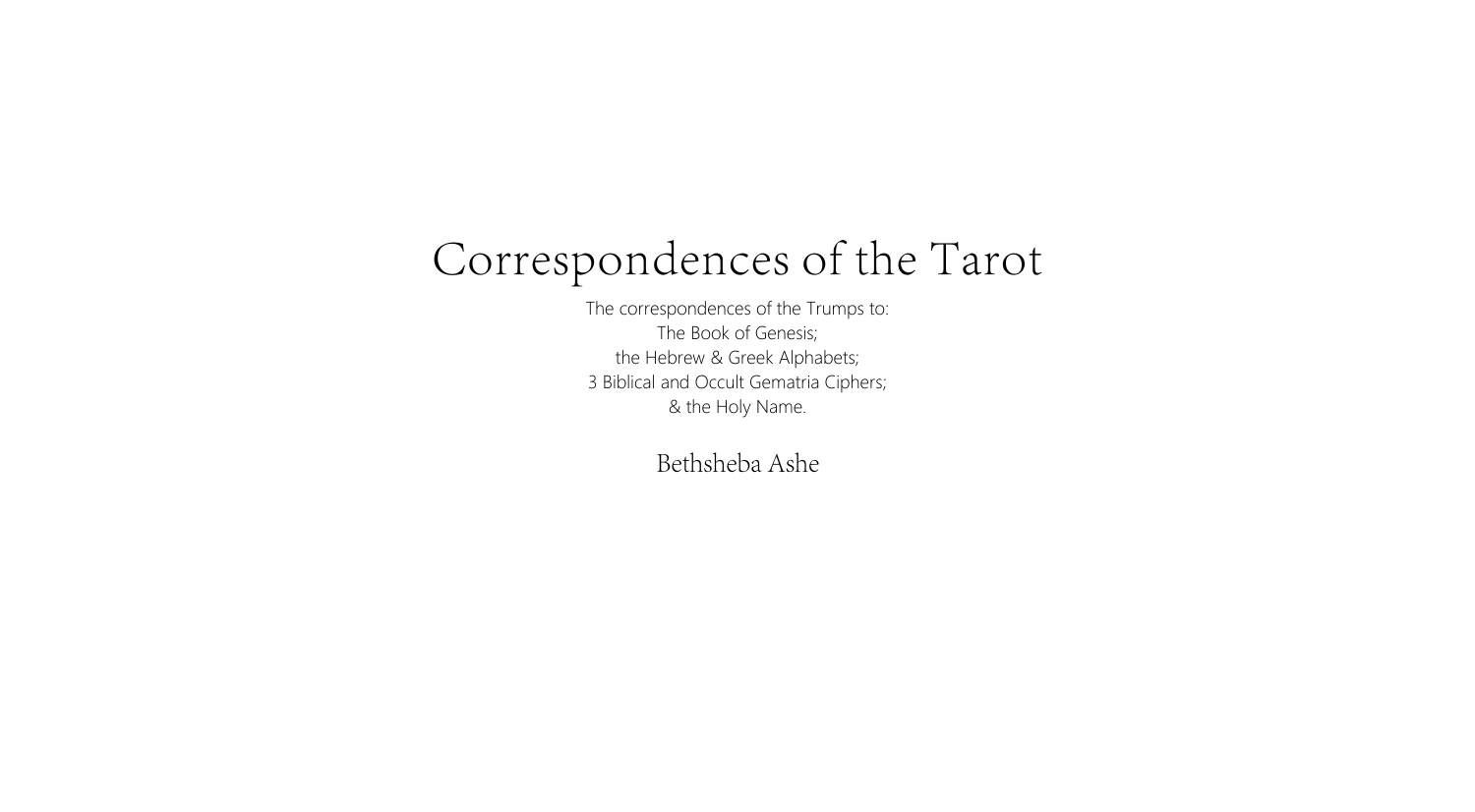|                | Trump                        | <b>Hebrew</b><br>Letter | #              | #               | #              | Greek Letter            |                    | Chap. | Ver.      |                                                                                                                                                                                                                                                                     |
|----------------|------------------------------|-------------------------|----------------|-----------------|----------------|-------------------------|--------------------|-------|-----------|---------------------------------------------------------------------------------------------------------------------------------------------------------------------------------------------------------------------------------------------------------------------|
| $\theta$ .     | The Magus                    | $\supset$ Beth          |                | $\overline{2}$  | 200            | $B \beta$ Beta          |                    | Gen 1 | $1 - 2$   | 1 In the beginning God created the heavens and the earth. 2 Nov<br>hovering over the waters.                                                                                                                                                                        |
| $\mathbf{L}$   | The Fool                     | א Aleph                 | $\overline{2}$ |                 | 100            | $A \alpha$ Alpha        |                    | Gen 1 | $3 - 5$   | 3 And God said, "Let there be light," and there was light. 4 God s<br>the darkness he called "night." And there was evening, and there                                                                                                                              |
| $\parallel$    | The High<br><b>Priestess</b> | a Gimel                 | $\overline{3}$ | $\overline{3}$  | 90             | $\Gamma$ $\gamma$ Gamma |                    | Gen 1 | $6 - 8$   | 6 And God said, "Let there be a vault between the waters to sepa<br>above it. And it was so. 8 God called the vault "sky." And there w                                                                                                                              |
| $\mathbb{H}$   | The Aeon                     | יש Shin                 | 3              | 3               | 90             | T T Tau                 |                    | Gen 1 | $9 - 10$  | 9 And God said, "Let the water under the sky be gathered to one<br>waters he called "seas." And God saw that it was good.                                                                                                                                           |
| $\mathsf{IV}$  | The Empress                  | <b>T</b> Daleth         | $\overline{4}$ | 4               | 80             | $\Delta \delta$ Delta   |                    | Gen 1 | $11 - 13$ | 11 Then God said, "Let the land produce vegetation: seed-bearing<br>12 The land produced vegetation: plants bearing seed according<br>13 And there was evening, and there was morning, the third day.                                                               |
| $\vee$         | The Universe                 | Tav T                   | 4              | 4               | 80             | Y u Upsilon             |                    | Gen 1 | $14 - 16$ | 14 And God said, "Let there be lights in the vault of the sky to set<br>let them be lights in the vault of the sky to give light on the earth<br>govern the night.                                                                                                  |
| V <sub>l</sub> | The Star                     | n Heh                   | 5              | 5               | 70             | $E \varepsilon$ Epsilon |                    | Gen 1 | $17 - 19$ | He also made the stars. 17 God set them in the vault of the sky to<br>saw that it was good. 19 And there was evening, and there was n                                                                                                                               |
| VII            | The<br>Hierophant            | I Vav                   | 6              | 6               | 60             | F F Digamma             |                    | Gen 1 | $20 - 23$ | 20 And God said, "Let the water teem with living creatures, and le<br>every living thing with which the water teems and that moves ab<br>22 God blessed them and said, "Be fruitful and increase in numbe<br>was morning, the fifth day.                            |
| VIII           | The Lovers                   | T Zayin                 |                |                 | 50             | Z ζ Zeta                |                    | Gen 1 | $24 - 25$ | 24 And God said, "Let the land produce living creatures accordin<br>according to its kind." And it was so. 25 God made the wild anim<br>ground according to their kinds. And God saw that it was good.                                                              |
| IX             | The Chariot                  | n Cheth                 | 8              | 8               | 40             | $H \eta$ Eta            |                    | Gen 1 | $26 - 28$ | 26Then God said, "Let us make mankind in our image, in our like<br>animals, and over all the creatures that move along the ground."<br>created them. 28 God blessed them and said to them, "Be fruitfu<br>and over every living creature that moves on the ground." |
| X              | Lust                         | <b>D</b> Teth           | 9              | 9               | 30             | $\Theta$ $\Theta$ Theta |                    | Gen 1 | $29 - 31$ | 29 Then God said, "I give you every seed-bearing plant on the fa<br>the beasts of the earth and all the birds in the sky and all the crea<br>food." And it was so. 31 God saw all that he had made, and it wa                                                       |
| XI             | The Hermit                   | ' Yod                   | 10             | 10 <sup>°</sup> | 20             | I ulota                 |                    | Gen 2 | $1 - 3$   | 1 Thus the heavens and the earth were completed in all their vast<br>from all his work. 3 Then God blessed the seventh day and made                                                                                                                                 |
| XII            | The Wheel of<br>Fortune      | C Kaph                  | 11             | 20              | 10             | К к Карра               | $\Phi \varphi$ Phi | Gen 2 | $4 - 6$   | 4 This is the account of the heavens and the earth when they we<br>earth a and no plant had yet sprung up, for the Lord God had no<br>and watered the whole surface of the ground.                                                                                  |
| XIII           | Adjustment                   | <b>b</b> Lamed          | 12             | 30              | 9              | $\wedge \wedge$ Lambda  |                    | Gen 2 |           | 7 Then the Lord God formed a man from the dust of the ground                                                                                                                                                                                                        |
| XIV            | The Hanged<br>Man            | <b>D</b> Mem            | 13             | 40              | 8              | M µ Mu                  | $X \times$ Chi     | Gen 2 | 8         | 8 Now the Lord God had planted a garden in the east, in Eden; a                                                                                                                                                                                                     |
| XV             | Death                        | Nun נ                   | 14             | 50              |                | N v Nu                  | $\Psi \psi$ Psi    | Gen 2 | 9         | 9 The Lord God made all kinds of trees grow out of the ground-<br>the tree of the knowledge of good and evil.                                                                                                                                                       |
| XVI            | Art                          | $\bigcirc$<br>Samekh    | 15             | 60              | 6 <sup>1</sup> | $\Xi \xi$ Xi            |                    | Gen 2 | $10 - 14$ | 10 A river watering the garden flowed from Eden; from there it w<br>Havilah, where there is gold. 12 The gold of that land is good; are<br>entire land of Cush. 14 The name of the third river is the Tigris; it                                                    |
| XVI            | The Devil                    | y Ayin                  | 16             | 70              | 5              | O o Omicron             |                    | Gen 2 | $15 - 17$ | 15 The Lord God took the man and put him in the Garden of Ede<br>tree in the garden; 17 but you must not eat from the tree of the I                                                                                                                                 |

2 Now the earth was formless and empty, darkness was over the surface of the deep, and the Spirit of God was

3 God saw that the light was good, and he separated the light from the darkness. 5 God called the light "day," and there was morning, the first day.

6 separate water from water." 7 So God made the vault and separated the water under the vault from the water are was evening, and there was morning, the second day.

In one place, and let dry ground appear." And it was so. 10 God called the dry ground "land," and the gathered

earing plants and trees on the land that bear fruit with seed in it, according to their various kinds." And it was so. rding to their kinds and trees bearing fruit with seed in it according to their kinds. And God saw that it was good.

to separate the day from the night, and let them serve as signs to mark sacred times, and days and years, 15 and earth." And it was so. 16 God made two great lights—the greater light to govern the day and the lesser light to

sky to give light on the earth, 18 to govern the day and the night, and to separate light from darkness. And God was morning, the fourth day.

and let birds fly above the earth across the vault of the sky." 21 So God created the great creatures of the sea and es about in it, according to their kinds, and every winged bird according to its kind. And God saw that it was good. umber and fill the water in the seas, and let the birds increase on the earth." 23And there was evening, and there

ording to their kinds: the livestock, the creatures that move along the ground, and the wild animals, each animals according to their kinds, the livestock according to their kinds, and all the creatures that move along the

ar likeness, so that they may rule over the fish in the sea and the birds in the sky, over the livestock and all the wild und." 27 So God created mankind in his own image, in the image of God he created them, male and female he ruitful and increase in number; fill the earth and subdue it. Rule over the fish in the sea and the birds in the sky

the face of the whole earth and every tree that has fruit with seed in it. They will be yours for food. 30 And to all e creatures that move along the ground - everything that has the breath of life in it - I give every green plant for it was very good. And there was evening, and there was morning, the sixth day.

r vast array. 2 By the seventh day God had finished the work he had been doing; so on the seventh day he rested made it holy, because on it he rested from all the work of creating that he had done.

ey were created, when the Lord God made the earth and the heavens. 5 Now no shrub had yet appeared on the ad not sent rain on the earth and there was no one to work the ground, 6 but streams came up from the earth

ound and breathed into his nostrils the breath of life, and the man became a living being.

den; and there he put the man he had formed.

und—trees that were pleasing to the eye and good for food. In the middle of the garden were the tree of life and

e it was separated into four headwaters. 11 The name of the first is the Pishon; it winds through the entire land of d; aromatic resin and onyx are also there. 13 The name of the second river is the Gihon; it winds through the ris; it runs along the east side of Ashur. And the fourth river is the Euphrates.

of Eden to work it and take care of it. 16 And the Lord God commanded the man, "You are free to eat from any the knowledge of good and evil, for when you eat from it you will certainly die."